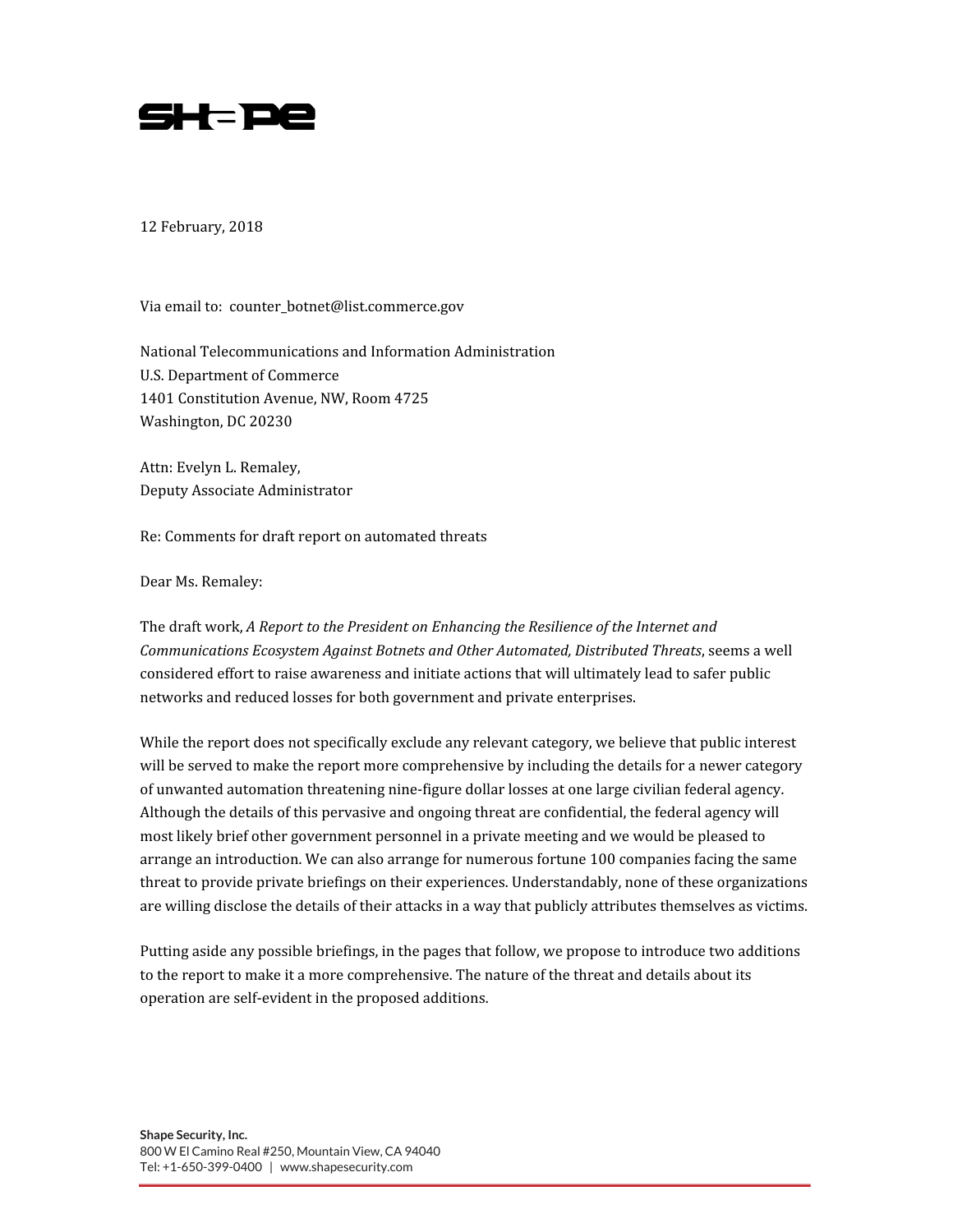Ms. Remale 12 February, 2018 Page 2 of 4

## Proposed change: additional technical domain of Applications:

Applications are the systems and software that deliver an experience to a consumer such as websites, web services, and mobile apps and their corresponding API endpoints that enable them.

Many applications are inherently vulnerable to fraud, breach, and denial-of-service via the intended user experience. Generating traffic that fully conforms to expected norms within the infrastructure and enterprise network technical domains, the attacker manipulates the user experience of an application to achieve unwanted and potentially deleterious outcomes.

Perhaps the most notorious case for application automation is the credential stuffing attack where the attacker, using arbitrary lists of stolen credentials, iterativley tries each credential set on an application until discovering which credentials work. Empirical data from current victims show an average success rate of around 1%. The success cases are then used to take over the breached accounts for fraudulent purposes.

Applications may be subject to denial of service (DoS) such as purposely using wrong passwords to lock out a large number of accounts and burdening the customer support function to restore access to legitimate customers. Another type of DoS attack exercises computationally expensive functions such as filling the shopping cart on an e-commerce application or operating a locator function to find stores or business partners within a geographical radius. [Not to be confused with network, HTTP, and SSL/TLS denial of service discussed under the infrastructure technical domain, these attacks are well-formed and fully complaint at the infrastructure layers. Further, they often achieve denial of service without transaction rates considered onerous or even unusual for the infrastructure technical domain.]

Motivated attackers of the application technical domain typical use botnets that are highly distributed among the IP addresses that normally patronize the same application and they limit their rates to normal levels of traffic, rendering IP reputation and rate throttling within the infrastructure and enterprise network technical domains ineffective. Instead the applications must be remediated or employ special anti-automation mitigations. The most well-known mitigations are turing tests (e.g. CAPTCHA), although their utility has waned in recent years due to advances in the attacker's use of machine learning.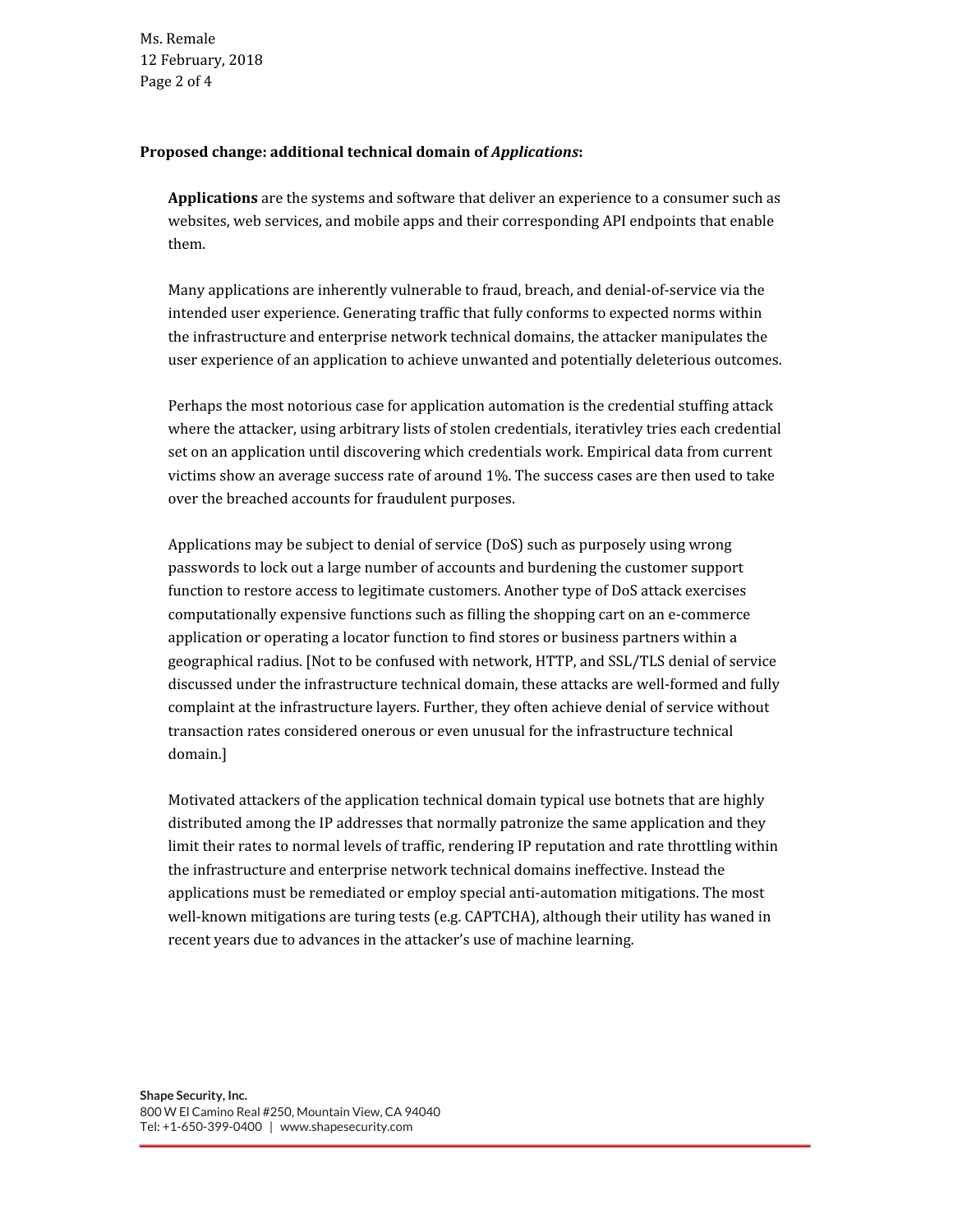Ms. Remale 12 February, 2018 Page 3 of 4

## Proposed change: additional action for protection of applications:

## Action 2.x Stakeholders and subject matter experts, in consultation with NIST, should lead the development of a CSF Profile for Prevention of Application Automation.

The Framework for Improving Critical Infrastructure Cybersecurity (Cybersecurity Framework) version 1.0 was developed by NIST with extensive private sector input. The CSF provides a flexible approach to managing cybersecurity risk that incorporates industry standards and best practices, is sufficiently general to allow for broad applicability in a variety of environments, and has been widely accepted by industry. The CSF may be supplemented by Framework Profiles, which apply the Framework components to a specific situation. In particular, profiles may be used by industry sectors to document best practices for protection against specific threats.

Through consultation with NIST, stakeholders including industry, academic and other subject matter experts should partner to develop a CSF Profile for Prevention of Application Automation, focusing on the desired state of organizational cybersecurity to remediate or mitigate application automation vulnerabilities. The profile would help enterprises identify opportunities to improve anti-automation mitigations and aid in cybersecurity prioritization by comparing their current state with the desired target state. The profile would likely include multiple levels to support industry sectors with different resilience requirements. Government stakeholders should participate in the development to ensure the profile is broadly applicable enough to contribute to a CSF Profile for Prevention of Application Automation.